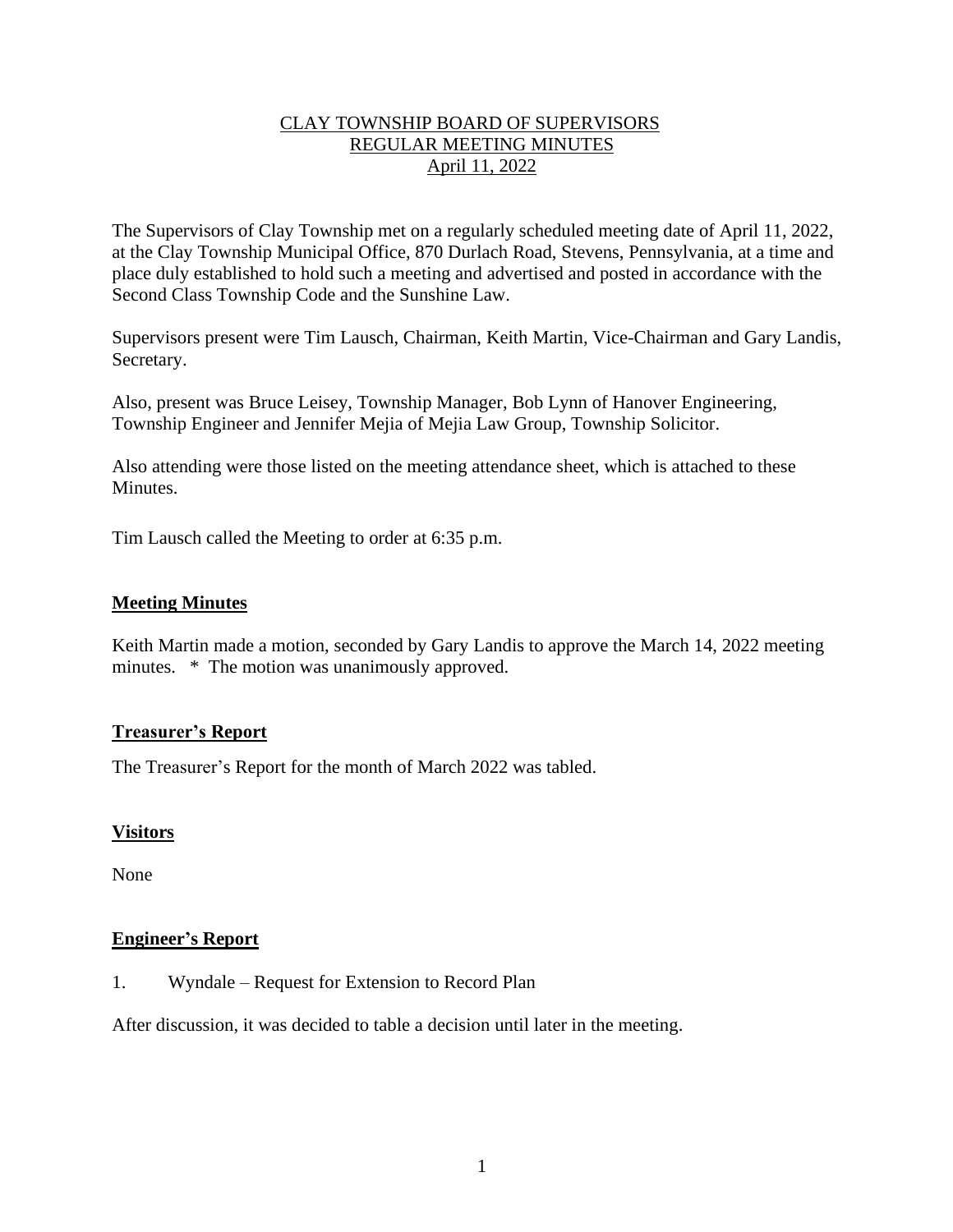## 2. Blue Bell MHP Subdivision/Land Development Plan Approval

David Mease of Diehm and Sons reviewed the plan with the Board of Supervisors. The site is located at 1992 West Main Street, and currently consists of 52 mobile homes and a public laundromat. The site is 15.2 acres and is in the Agricultural (AG) Zoning District. The proposed expansion will consist of 23 additional mobile homes.

The plan proposes a fire hydrant on the eastern road near lot 15. After discussion the Board of Supervisors expressed its desire to locate another fire hydrant at approximately the same location on the western road, to improve water capacity if needed.

After discussion, Gary Landis made a motion, seconded by Keith Martin to approve the following modifications and deferrals as outlined in the Hanover Engineering letter dated 3/23/22. \* The motion was unanimously approved.

## Section 303.A – Preliminary Plan

The applicant is requesting a modification of the requirement to submit a Preliminary Plan and is proposing to submit a Preliminary/Final Land Development Plan to meet the requirements of both the preliminary and final plan requirements. The applicant feels this is justified due to the nature and limited scope of the project. The project is an expansion of an existing mobile home park. The applicant indicates there are no new streets proposed, no subdivision is proposed, and the land development is not a phased project.

# Section 402.A.6 – Profile Horizontal and Vertical Scales

The applicant is requesting a modification of the requirement to draw profiles as a scale of  $1"$  = 50' and a vertical scale of  $1' = 10'$ . The applicant is proposing to provide the profiles at a scale of  $1" = 30"$  and a vertical scale of  $1" = 6"$ . The justification provided is that the alternative scale is consistent with the rest of the projects plan scale.

Section 402.C.3.b – Sinkholes and Carbonate Geology within 200' of the Subject Tract The applicant is requesting a modification of the requirement that sinkhole and carbonate geology features be shown on the plan when located within 200 feet of the subject tract. The applicant is proposing an alternative to identify and address these features by way of a separate geologic report. The applicant notes that the report has been submitted in support of the project. The justification provided is that sine relevant carbonate features have been adequately identified and areas within the scope of the Geologic Study, they feel it is adequate.

## Section 602.A.3 and Section 602.B.3 – Design Speed

The applicant is requesting a modification of these sections as they have established a minimum design speed of 30 or 35 mph for roadway design purposes. As an alternative, the applicant is proposing a design speed of 15 mph for the proposed access drive throughout the project site. The applicant believes this request is justified in consideration of the nature of the project. The applicant notes that the AASHTO Green Book (Section 2.3.6) and the PennDot Publication 13M (Section 2.9) identify a number of factors which must be considered in the selection of the design speed, such as anticipated operating speed, adjacent land use, average trip length, safety, economics, etc. The applicant feels that these factors support a lower design speed than the 30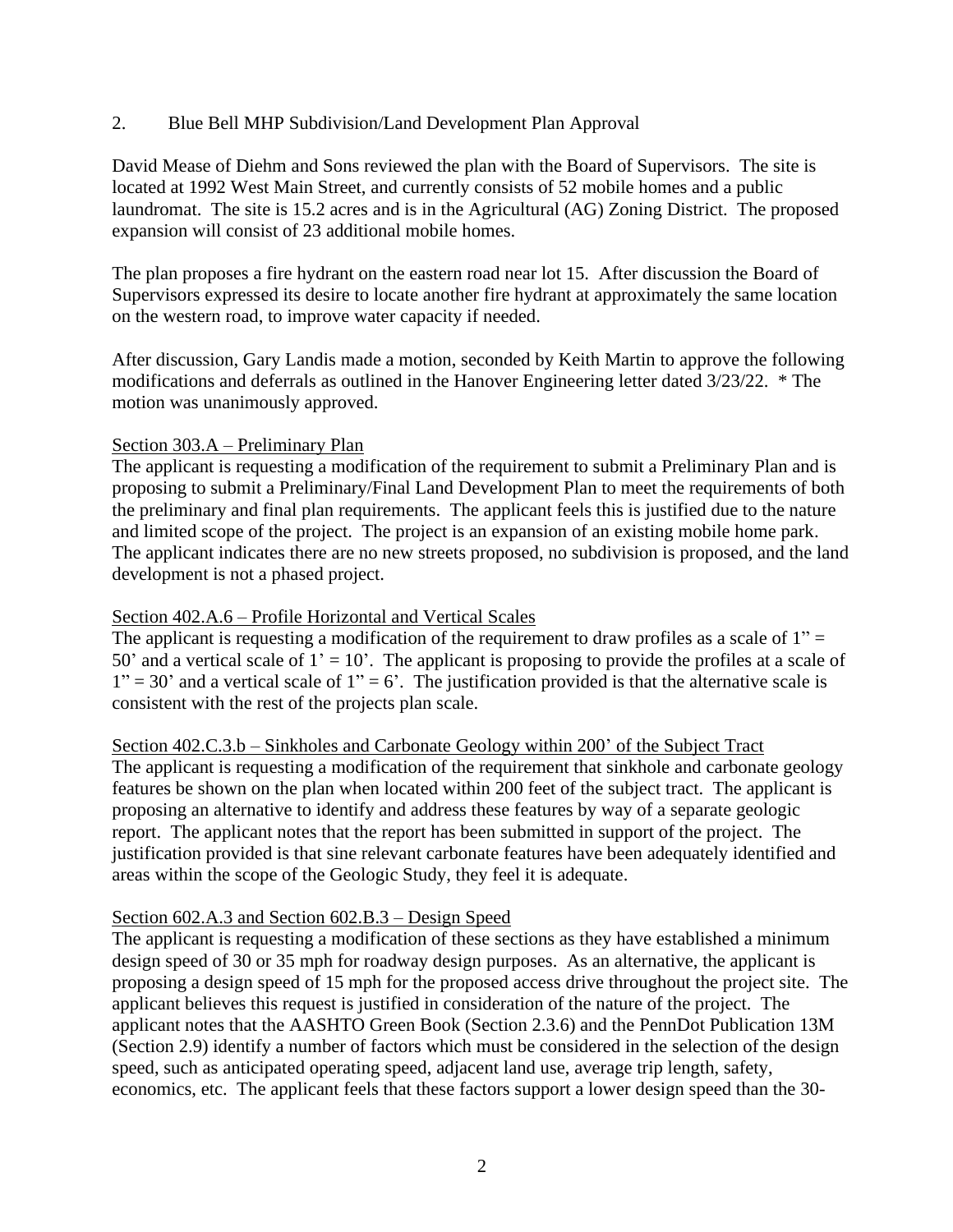mph minimum stipulated by the Ordinance. Utilizing higher design speeds would require more expansively roadway geometric features, which in turn would encourage higher operating speeds. This would contribute to unsafe conditions within the mobile home park. The applicant feels a 15 mph design speed supported by a 15-mph posted speed limit, is both logical and desirable for the project.

## Section 602.J – Horizontal Alignment

The applicant is requesting a modification of the requirement that the minimum horizontal curve radius for a street shall be the greater of the design requirements of Design Manual Part II Highway Division Design and/or the AASHTO Green Book, or Table 1 as presented in the Ordinance. As an alternate, the applicant is proposing a minimum horizontal curve radius that is based on the AASHTO Green Book alone. The applicant feels this request is justified regarding horizontal alignment, Section 2.1 of the PennDOT Design Manual Part II simply refers to the AASHTO Green Book and does not present any different criteria for horizontal alignment design. The applicant notes that Table 1 of the ordinance begins with a design speed of 35 mph and presents no horizontal curve data for any design speed less than 35 mph. The applicant feels that Table 1 is insufficient to address the proposed design speed of 15 mph. The proposed horizontal alignment of the access drive has been designed in accordance with the AASHTO Green Book which is the authoritative source with address the specific criteria of the project.

## Section 602.N.1 – 100 Foot Clear Sight Triangle

The applicant is requesting a modification of the requirement to provide a 100-foot clear sight triangle at all street intersections, measure from the intersection of the street centerlines in all directions. As an alternative, the applicant is proposing a clear sight which is equivalent to the "departure sight triangle" as stipulated by the AASHTO Green Book for an intersection with stop control on the minor road. The departure sight triangle legs would be equivalent to the recommended intersection sight distance along the major roadway (as identified on the plan), and the "decision point vertex" along the stop controlled minor road. The decision point vertex is typically measure at 14.5' from the edge of the major roadway, or 18' where practical (as utilized on this project). The applicant believes this is justified since the AASHTO Green Book (Chapter 9) is the authoritative source that is reference by PennDOT with regard to establishment of clear sight triangles (see PennDOT Publication 13M, Section 3.3.C)

It is recommended, the modification be conditioned on showing the clear sight triangle for the existing access on the plan and removing existing sight obstructions. The applicant has modified the clear sight triangle to expand to a length of 35' along the driveway centerlines in order to maximize the clear sight triangle.

## Section 603.B – Sidewalks required along all adjacent streets

The applicant is requesting a deferral of the requirement to provide sidewalks along the entire length of any lot fronting on a principal arterial street in the AG-Agricultural zoning district. As an alternative, the applicant is proposing no sidewalk along the frontage. The applicant believes this request is justified as no sidewalks currently exist along West Main Street in the vicinity of the project site. The project is not expected to contribute any pedestrian traffic along the roadway. Also, the existing road shoulder and adjacent lawn area provides adequate width and grade for occasional pedestrian traffic.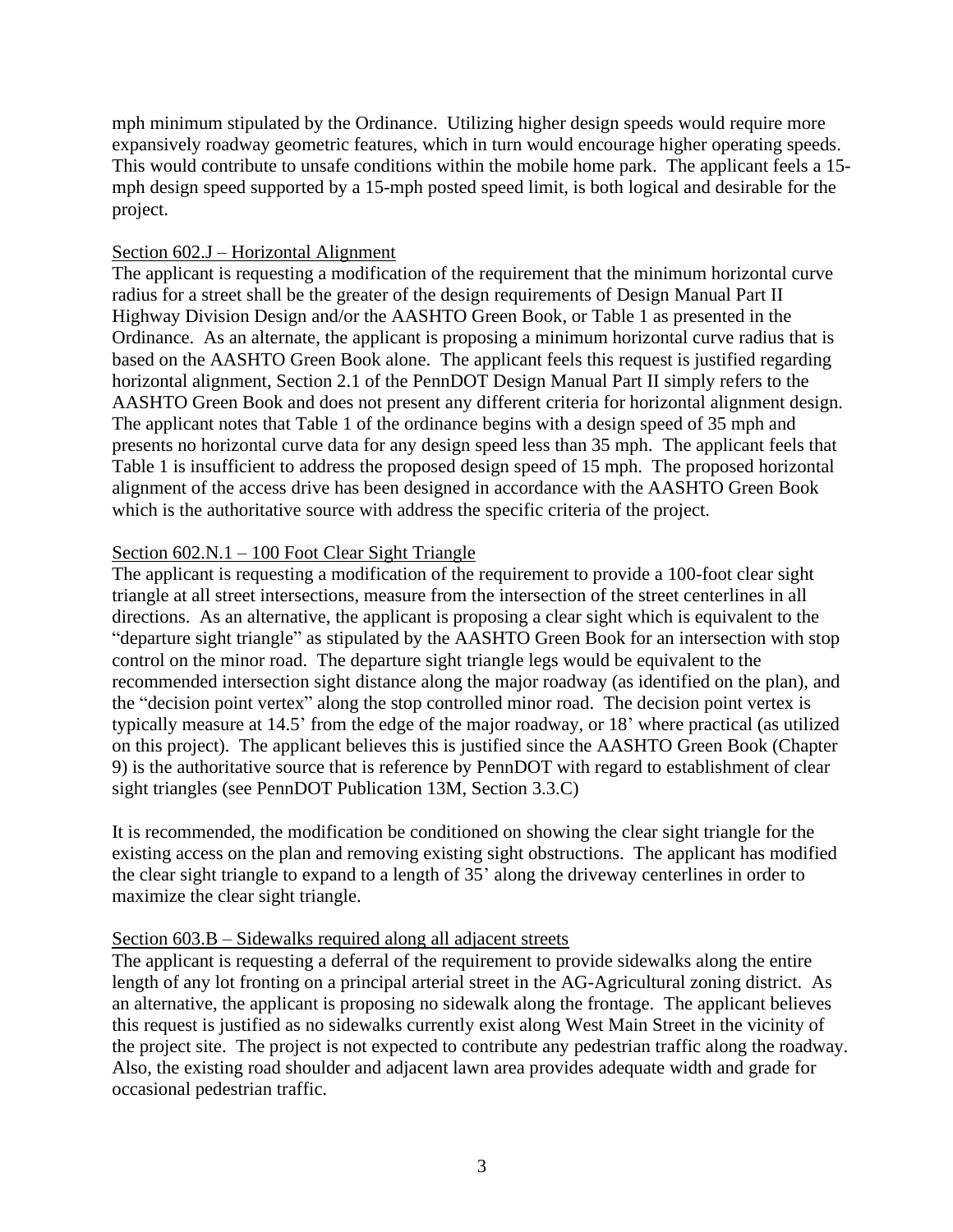#### Section 603.C – Curb

The applicant is requesting a deferral of the requirement that curbs be provided where sidewalk is required or provided. As an alternative, the applicant proposes no curbing along the road frontage. The applicant feels this request is justified as no curbing exists along West Main Street in the vicinity of the project site. Also, a deferral has been requested to not install sidewalks along the road frontage.

#### Section 710.B – Play Areas

The applicant is requesting a modification of the section that requires that play spaces for children be provided within the mobile home park, including suitable requirement to provide safe activities for children over a wide range of age. The minimum required area is 5,600 sf based on the 23 new mobile home lots which are proposed. The applicant is proposed an alternative children's play area consisting of 2, 050 sf which will include pay equipment (i.e.: swing set, spinner and a slide). The applicant further states that they propose to supplement the children's play area with a 9,546 sf walking train around the perimeter of the expanded portion of the site and extending along the western boundary of the existing park area. The walking trail will consist of a 4' wide wood chip surface which will tie into the main access drive at two  $(2)$  points so that a complete loop is made. The walking train will be completed with several park benches, foot bridges over the swale area and a gazebo. The applicant feels the modification is justified since the mobile home park primarily consists of residents who are age 55 and over. The also feel the proposed children's play area and walking trail will provide ample age appropriate and recreational opportunities for all of the residents.

The applicant in response to subsequent discussions, has revised the proposed walking trail to consist of crusher dust material instead of wood chips. A detail was added to Sheet 12.

#### Section 307.A.1 – Basin Bottom to be 24' above Bedrock

The applicant is requesting a modification of this section as it requires that for above-ground storage facilities, the excavated basin bottom shall be 24" above the seasonal high-water table or bedrock liming zones. As an alternative, since a basin is proposed which will incorporate a clay liner to prevent infiltration, we propose to excavate and remove any bedrock encountered during the basin excavation. The applicant believes this request is justified due to the soil probes which were excavated around the basin area indicating that there is no seasonal high-water table or bedrock within 24' of the design elevation of the basin bottom. The applicant notes that the northeast corner of the basin will be constructed into an area with observable rock outcroppings, i.e. bedrock. The applicant feels that based on the finding of the geologic study for the project, infiltration is not recommended or proposed. Therefore, the 24' separation between the basin bottom and the bedrock limiting zone is not critical. A seasonal high-water table is not anticipated within 24' of the basin bottom based on the results of the soil probe. Any bedrock that is encountered during the basin construction will be removed down to the level of the proposed clay liner.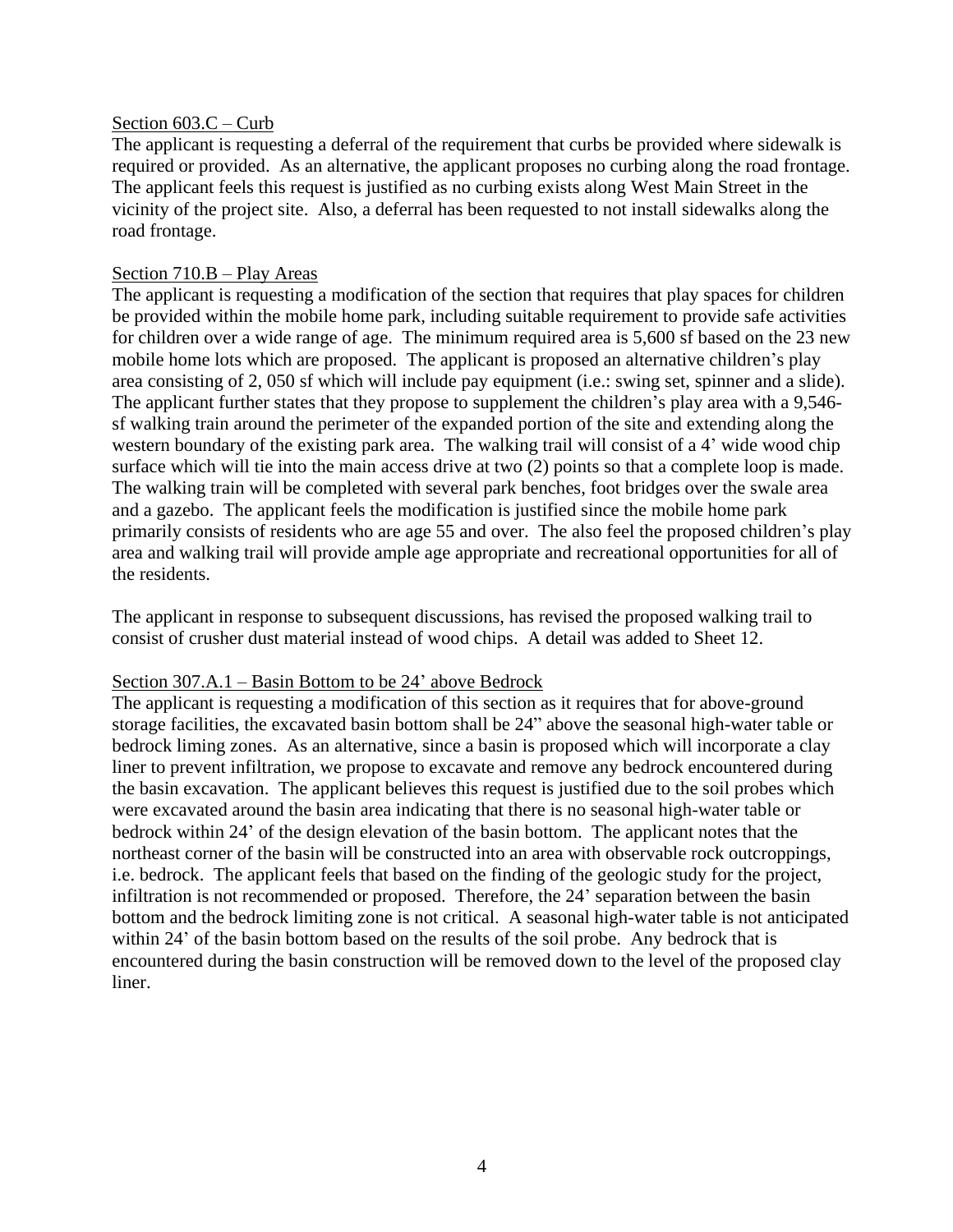Keith Martin made a motion, seconded by Gary Landis to approve the cost opinion in the amount of \$708,777.58 plus an additional amount to be approved by Hanover Engineering for the addition on a second fire hydrant and piping needed to connect to the proposed fire hydrant. \* The motion was unanimously approved.

Keith Martin made a motion, seconded by Gary Landis to approve the plan contingent on compliance with Hanover Engineering letter dated 3/23/22, acceptance of the legal documents by the Township Solicitor, installation of a second fire hydrant as noted at the meeting, utilization of 10% of plugs to replace partial seeding in the stormwater facility, and compliance with the Clay Township Mobile Home Open Space requirements as noted in the SALDO. \* The motion was unanimously approved.

3. Scott Witmer Stormwater Mgt Plan – Time Extension Request

Bruce Leisey reviewed the request with the Board of Supervisors.

Keith Martin made a motion, seconded by Gary Landis to approve the requested time extension request to make a decision on the Witmer Stormwater Mgt plan until June 13, 2002. \* The motion was unanimously approved.

# **Old Business**

None

# **New Business**

1. Approve Advertising of Ordinance to Restrict Certain Trucks on North Clay Road

Township Staff informed the Board of Supervisors that since PennDOT has closed the bridge over Furnace Run on Hopeland Road for replacement, some larger tractor trailers have been ignoring the posted PennDOT detour and rerouting onto North Clay Road. The trucks are having a difficult time maneuvering the right-hand turn at the intersection of North Clay Road and Hopeland Road causing damage to the concrete wall located on the southeast corner of the intersection. The proposed Ordinance would restrict trucks with a trailer width of 102" and a length of over 28' 6". There was discussion on the type and size of signs required and if the restriction would be limited to the bridge closure or permanently.

Keith Martin made a motion, seconded by Gary Landis to approve advertising of the Ordinance for approval consideration at the April 26, 2022 Board of Supervisors meeting. \* The motion was unanimously approved.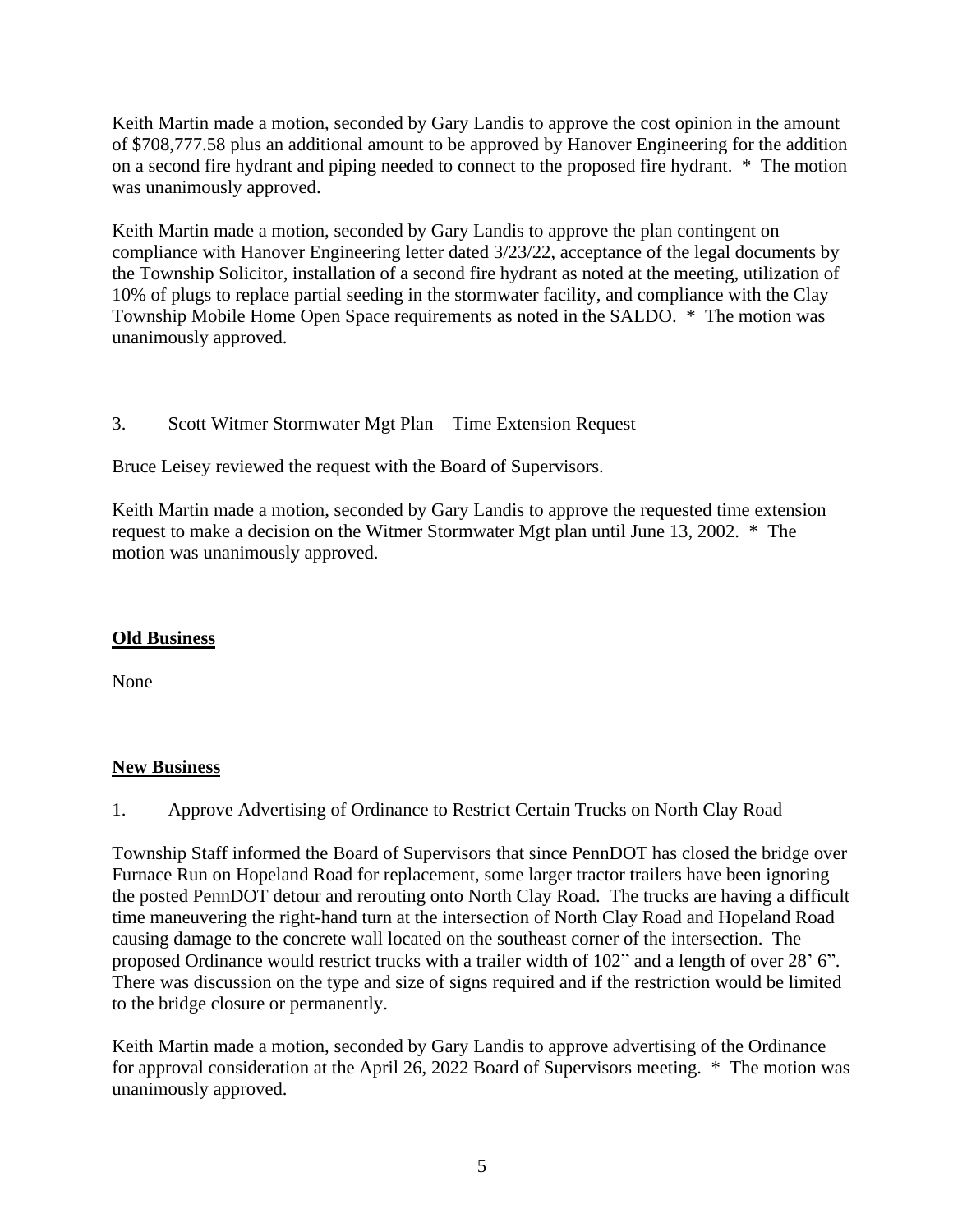2. PSATS – Authorize Township Manager as Voting Delegate and Share Direction on Proposed Bylaw Changes and Resolutions

After discussion, Gary Landis made a motion, seconded by Keith Martin to appoint Bruce Leisey as voting delegate and Gary Landis as the alternate delegate. The Board of Supervisors gave direction to the delegates on the proposed Bylaw changes and Resolutions. \* The motion was unanimously approved.

3. Review and Potentially Award Wissler Road Bridge Repair Bid

Township Staff reviewed the bids with the Board of Supervisors.

After discussion, Gary Landis made a motion, seconded by Keith Martin to award bid to the lowest bidder, Lobar Associates, Inc, 4 Barlo Circle, Dillsburg, PA in the amount of \$31,796.00 (bid tabulation is attached). \* The motion was unanimously approved.

4. Review and Potentially Award Hackman Road Overlay Bid

Township Staff reviewed the bids with the Board of Supervisors.

After discussion, Gary Landis made a motion, seconded by Keith Martin to award bid to the lowest bidder, New Enterprise Stone and Line Co, 62 Martindale Road, Ephrata, PA in the amount of \$209,171.00. A section of the project is located in Ephrata Township and they will pay for that portion in the amount of \$21,112.75 (bid tabulation is attached). \* The motion was unanimously approved.

5. Approve Resolution to Adopt 2018 International Building Codes issues by the International Code Council (ICC)

After discussion, it was decided to table a decision until Township Staff can discuss in more detail with the Township Building Code Official.

# **Engineer's Report Cont**

1. Wyndale – Request for Extension to Record Plan

Township Staff reviewed the request with the Board of Supervisors.

After discussion, Gary Landis made a motion, seconded by Keith Martin to table a decision until the April 26, 2002 Board of Supervisors meeting. \* The motion was unanimously approved.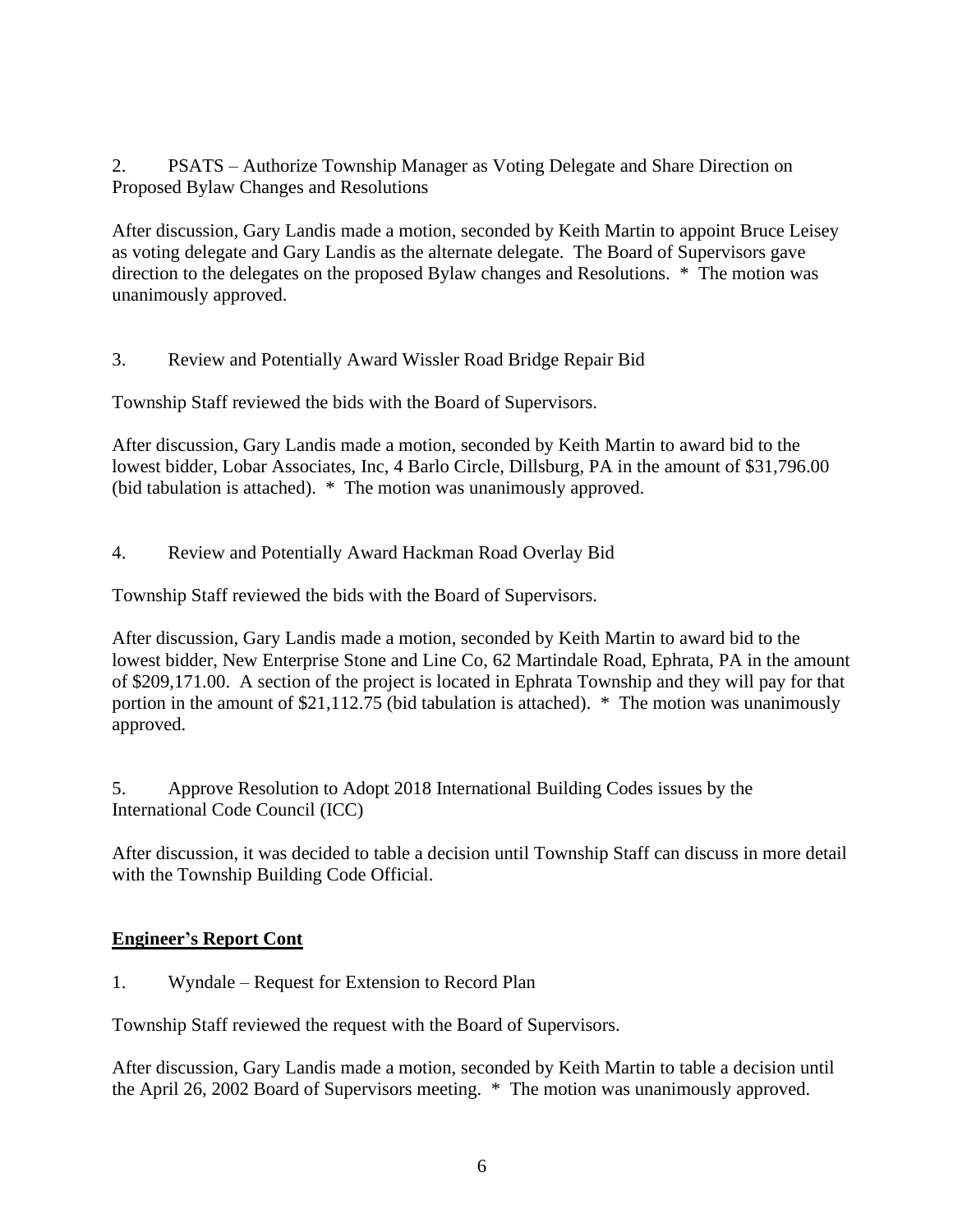#### **Executive Session**

Gary Landis made a motion, seconded by Keith Martin to enter into Executive Session at 9:25 PM to discuss personnel issues and potential litigation. \* The motion was unanimously approved.

Keith Martin made a motion, seconded by Gary Landis to exit Executive Session at 10:15 PM. \* The motion was unanimously approved.

There was discussion on personnel issues and the YWAM Zoning Hearing Decision appeal.

Gary Landis made a motion, seconded by Keith Martin to accept the resignation of Michael Boyer as GIS Technician effective March 28, 2022. \* The motion was unanimously approved.

## **Bills to be Paid**

#### General Fund

Gary Landis made a motion, seconded by Keith Martin, to approve the General Fund bills totaling \$157,938.20 for the month of March. \* The motion was approved unanimously.

#### Rec Fund

Gary Landis made a motion, seconded by Keith Martin, to approve the Recreation Fund bills totaling \$3,900.95 for the month of March. \* The motion was approved unanimously.

#### Sewer Fund

Gary Landis made a motion, seconded by Keith Martin, to approve the Sewer Fund bills totaling \$4,173.50 for the month of March. \* The motion was approved unanimously.

## **Reports for the Month**

- 1. Chief of Police / Police Department
- 2. Fire Companies / Ambulance
- 3. Planning Commission Minutes
- 4. Solicitor's Report
- 5. Engineer's Report
- 6. Manager's Report
- 7. Road Master's Report
- 8. Zoning Officer's Report